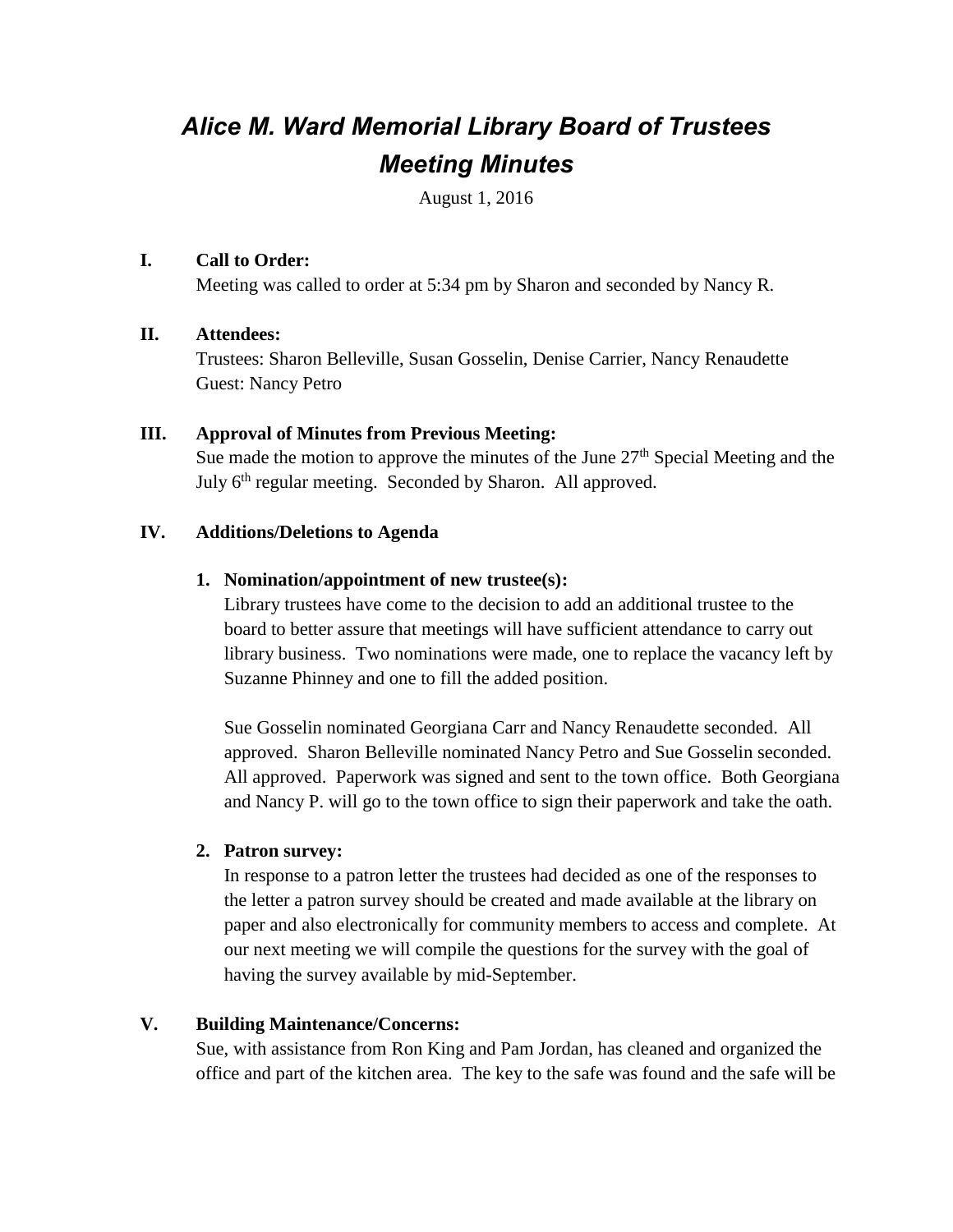moved to the office to lock up electronic equipment such as cameras and the virtual reality gear. The next areas to be focused on are the storage room and the bathroom. \*there was old food- not sealed- that was found with evidence of mice presence. All old food was discarded along with some paper and cloth goods. Shelves and dishes were scrubbed and silverware stored in a sealed container.

Foundation/drainage: Sharon spoke to Brian Dorman. His plan is to do the drainage work in early fall. He will contact Chris Mailloux to schedule with him so that they porch can be done at the same time. The primary focus is drainage where the water is going in under the porch and into the basement. Grants have been applied for and if money is received on time he will do further foundation work this year. Otherwise we will focus on next year for additional work.

#### **VI. Budget Review:**

Accounting reports dated  $1/1/16 - 7/29/16$  were reviewed by the trustees. There are a couple of questions that need to be clarified with Noreen. Those categories will be clarified and discussed at next meeting.

#### **VII. Policy/Bylaw Review:**

No policies reviewed at this meeting.

# **VIII. Library Activity:**

No librarian report this meeting as Craig is on vacation.

# **IX. Ongoing/Future Goals:**

Book sales to be held at the Sugar on Snow and Moose Festivals. Have survey ready to distribute by mid-September.

# **X. Other Business:**

Excess books- A discussion was held on what we should do with excess books after the book sales are completed. Possibilities included donating to child care businesses and possibly the jail. Teachers from Canaan Elementary were offered first dibs on old programming materials and books for their use.

A fiscal sponsor is needed for the Tillotson Foundation grant that Craig recently applied for. Sue and Sharon will attend tonight's Selectboard meeting to request fiscal sponsorship by the town.

#### **XI. Adjournment:**